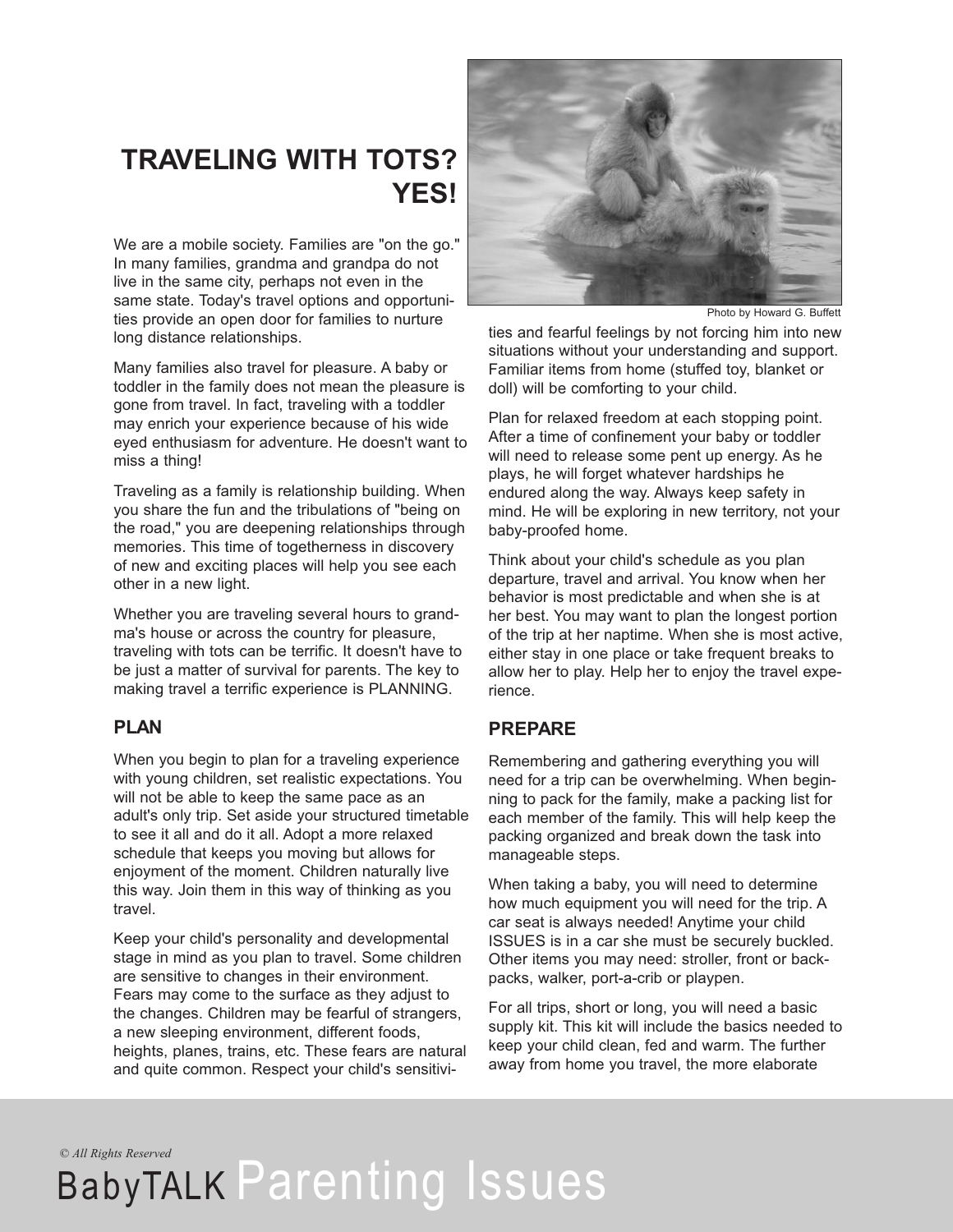your supply kit becomes. Possible items to include in your kit:

> Disposable washcloths Diapers/plastic bag for disposal Facial tissues One or two changes clothing Plastic bag for wet or soiled items Bib Jars of baby food or toddler snack foods Spoon with plastic baggie Bottle/cup Formula or fruit juice Pacifiers (several) Small blanket Any needed medicines/first aid kit **Toiletries** Compact sheet of plastic to protect sleeping areas Child's "lovey"

Now that you have packed the basics, it is time to think about entertaining your tot along the way. This often produces the most frustration and consumes the most energy for parents. It is helpful to look beyond just surviving and focus on using this time to enjoy and nurture the family relationships. This is easier said than done!

To aid you in creating an enjoyable atmosphere, develop a "bag of tricks." Pulling the right toy out of your bag at the right time can head off a major crisis. The experts believe you do not need to entertain your child all of the time. They encourage you to develop a feel for when to introduce a new "trick." Items to be included in your "bag of tricks:"

> Hand puppets (accompanying stories/fingerplays) Teething toys Duplos Stuffed animals Small ball Colorforms (stick on windows) Suction toys (for windows, restaurant high chairs or plane trays) Paper/color pencils or crayons Matchbox cars Musical tapes/talking book tapes Fisher Price "Little People" sets "Action" figures Books, books and more books

#### **LET'S GO . . .**

Use this opportunity away from TV and other toys to nurture your child's delight of books. He will

appreciate your undivided attention as you explore a new book or reread for the tenth time a familiar one. Older toddlers may enjoy books about the activities or sights of your trip.

**BY PLANE . . .** When making plane reservations, inform the airline of your needs as a family. Ask for the seats at the front of coach section that allow for a bit more space. Inquire about special food for children and infants at this time. Reconfirm any special accommodations closer to departure.

Pack as lightly as possible, especially when it comes to what you must carry through the airport and onto the plane. Tired children may also need to be carried. Plan for long waiting periods at the airports and allow for excited behavior in your child. This is an exhilarating adventure for him!

Infants and toddlers need help to equalize the air pressure within their inner ears during take-off and landings. Encourage your child to nurse, drink from a bottle or suck on a pacifier or finger when changing altitudes. An older toddler may enjoy snacking on orange sections. The tartness encourages swallowing and the smaller sections make it easier to pace this swallowing over a longer period of time.

**BY TRAIN . . .** Some families are choosing to travel by train to have the opportunity to enjoy one another at a slower pace. Many people recommend reserving space in the family-seating car.

A portable CD player and CDs may be added to the usual "bag of tricks" for train traveling. Be sure to bring along headphones for your child to keep fellow passengers happy.

**BY CAR . . .** Don't overdo your driving schedule. You may consider limiting the drive to five or six hours in one day. Try not to drive two long days back to back.

*© All Rights Reserved*

# BabyTALK Parenting Issues